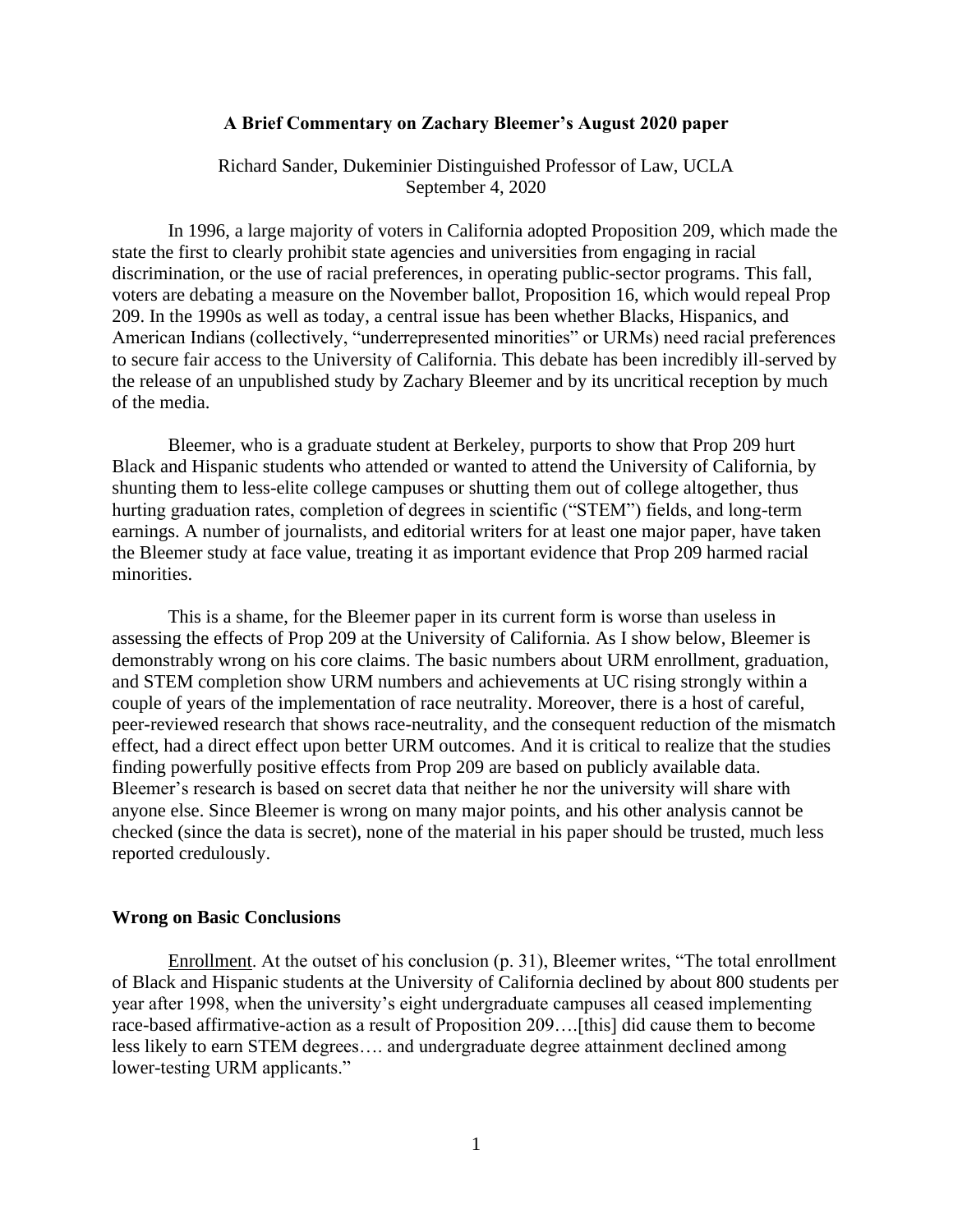These statements are demonstrably false. First, Bleemer should say "after 1997," not "after 1998," since race neutrality was implemented after the 1997 academic year. Second, total URM enrollment numbers at the university actually looked like this:

| Year | <b>URM</b> Freshmen | <b>URM</b> Freshmen |
|------|---------------------|---------------------|
|      |                     | plus Transfers      |
| 1994 | 4580                | 6385                |
| 1995 | 4714                | 6582                |
| 1996 | 4390                | 6110                |
| 1997 | 4324                | 5898                |
| 1998 | 3921                | 5376                |
| 1999 | 4186                | 5748                |
| 2000 | 4557                | 6323                |
| 2001 | 5002                | 7018                |
| 2005 | 5756                | 8144                |
| 2010 | 8676                | 12251               |
| 2015 | 11675               | 16107               |
| 2019 | 13666               | 20013               |

**Table 1. Total university enrollment of underrepresented minority (URM) students, 1994- 2019**

Source:<https://www.universityofcalifornia.edu/infocenter/admissions-residency-and-ethnicity>

As one can see, there was indeed a drop in official URM enrollment in 1998 – about 400 freshmen, or about 500 students if one includes transfers. But there was a drop in white enrollment, too (of a little over one thousand students), because in 1998 there was a spike in the number of students who did not self-identify by race (probably because students knew race was no longer part of the admissions process). In 1999, the URM numbers recovered, and in 2000 URM enrollment significantly *exceeded* 1997 levels. Thereafter, URM enrollment increased at an accelerating rate.

At the most basic level, then, Zachary Bleemer has his facts wrong. They are flatly contradicted by the university's own official statistics. Moreover, much of Bleemer's analysis is premised on this incorrect number: he builds an elaborate story about the fate of the Blacks and Hispanics who were unable to attend UC. But since the number of URMs at the university was in fact *higher*, not lower, within a couple of years of Prop 209's implementation, the premise of Bleemer's story is wrong.

Why did UC enrollment of URMs go up despite the end of racial preferences? For three basic reasons. (1) As Kate Antonovics and I demonstrated in a 2011, peer-reviewed article,<sup>1</sup> URMs became more likely to accept offers of admission from UC campuses after Prop 209. The increase was especially large at Berkeley and UCLA – the schools that had used the largest racial

<sup>1</sup> Antonovics, Kate L., and Richard H. Sander. "Affirmative Action Bans and the 'Chilling Effect.'" *American Law and Economics Review* 15, no. 1 (2013): 252-299.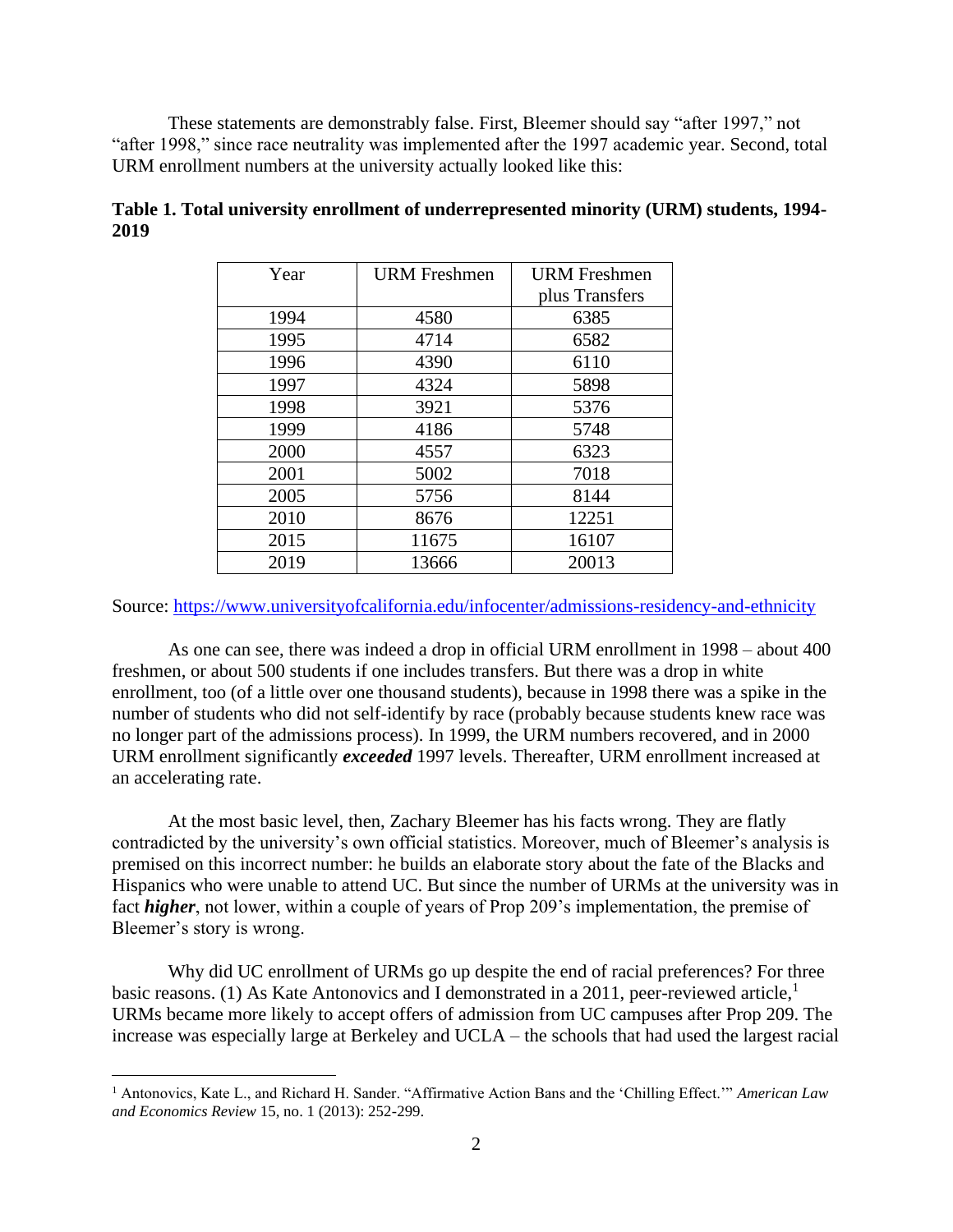preferences pre-209. The likely reason for this jump in enrollment rates was the eagerness of talented Black and Hispanic students to attend a university where they would not be stigmatized as the beneficiaries of race-based admissions. (2) UC retooled its admissions after Prop 209 went into effect. Being unable to simply grant racial preferences to increase diversity, it began to give substantially more weight to socioeconomic status (SES) and the hardships overcome by individual applicants.<sup>2</sup> (3) UC also greatly expanded its outreach efforts to students and high schools in disadvantaged neighborhoods – in other words, to engage in legal affirmative action as it was originally implemented in the Kennedy administration in the early 1960s. The changes involved in (2) or (3) took UC a few years to implement, and continued to improve over time, which is why there was a temporary, modest dip in URM numbers followed by large, sustained growth. <sup>3</sup>

Graduation. One of the most important benefits of Prop 209 at the University of California was its success in addressing the "mismatch" problem. In the early and mid-1990s, before Prop 209, racial preferences were so large that many URM students – particularly at UCLA and Berkeley, had levels of academic preparation far below those of their classmates. Very, very often, they struggled academically, with depressed GPAs, abandonment of challenging majors in science and engineering ("STEM" fields), and high dropout rates or seriously delayed graduations. This has been documented in a published, peer-reviewed paper by several highly-respected economists.<sup>4</sup>

In the passage quoted above and elsewhere, Bleemer claims that race-neutrality aggravated the problems URMs had in securing degrees. But this, too, is demonstrably false. Data posted on public UC websites allows us to track the number of graduates, and the number of STEM graduates, over time. The UC data on graduates only goes back to 2000. Since the average time-to-degree for URM students was five years, we can fairly treat 2000, 2001, and 2002 as roughly representing graduation rates of pre-209 URM students, and 2003 and later as representing post-209 students.

| Entry year | <b>URM</b> Freshmen | 4-year URM | # of 4-year | 6-year URM | # of 6-year |
|------------|---------------------|------------|-------------|------------|-------------|
|            | (see Table 1)       | Grad rate  | URM grads   | Grad rate  | URM grads   |
| 1994       | 4584                | .22        | 999         | .64        | 2,943       |
| 1995       | 4714                | .29        | 1,362       | i.69       | 3,234       |
| 1996       | 4390                | .32        | 1,414       | .70        | 3,077       |
| 1997       | 4324                | .33        | 1,427       | .71        | 3,079       |
| 1998       | 3921                | .35        | 1,380       | .72        | 2,843       |

**Table 2. Graduation rates and numbers for URMs entering University of California as freshmen, by freshman cohort (entry year), 1994-2015**

<sup>2</sup> Kate Antonovics and Ben Backes, "The Effect of Banning Affirmative Action on College Admissions Policies and Student Quality," *Journal of Human Resources* (2014).

 $3$  Bleemer bases many of his conclusions by looking at only the first two years of UC experience after Prop 209 – i.e., 1998-99. But since the 1998 data is so marred by the large number of people not reporting their race, and since most of the university's response to Prop 209 required a few years to implement, this is an unsound choice. <sup>4</sup> Peter Arcidiacono, Esteban Aucejo, Patrick Coate, and V. Joseph Hotz, "Affirmative Action and University Fit: Evidence from Proposition 209," *IZA Journal of Labor Economics*, 3:7 (September 2014).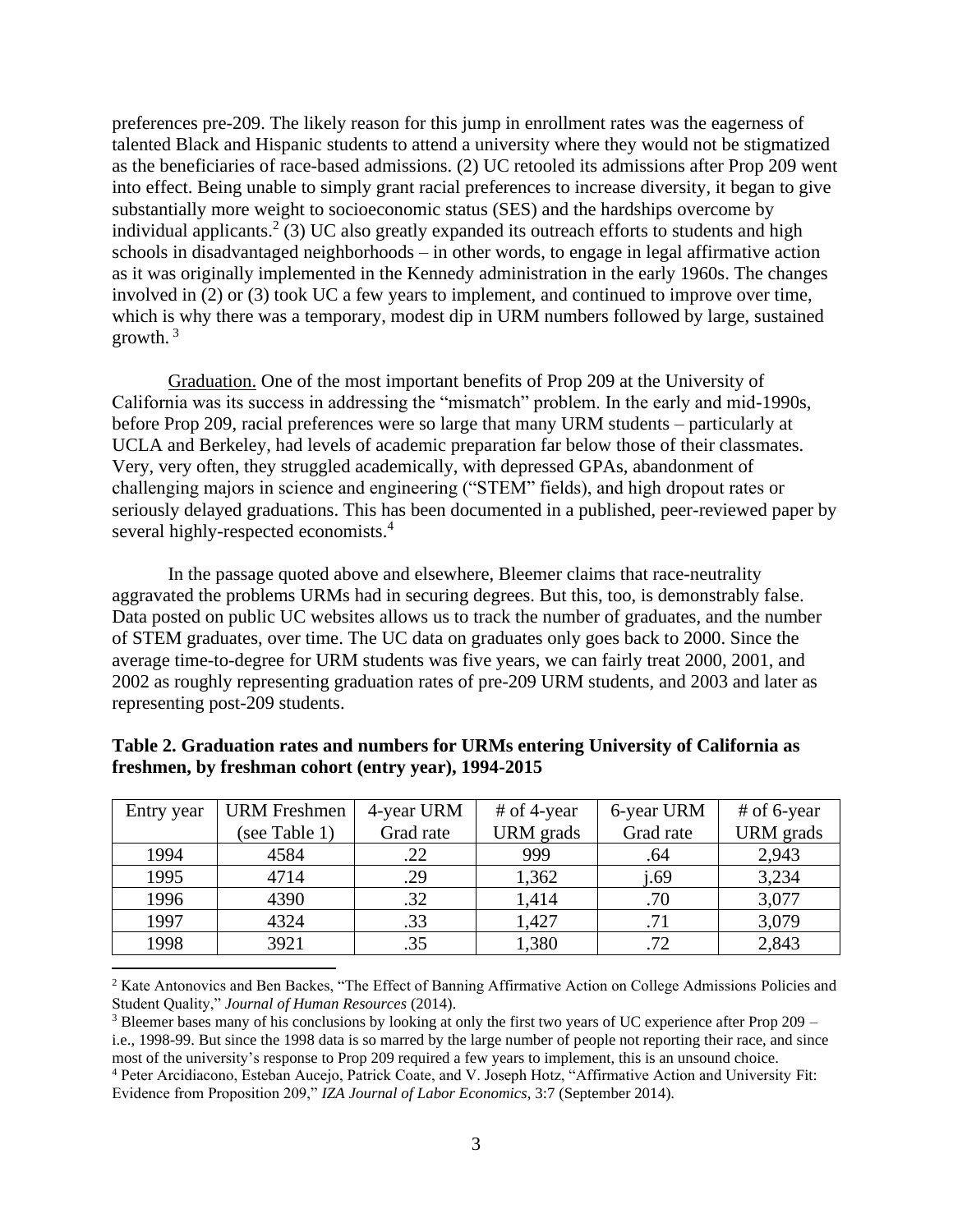| 1999 | 4186   | .36 | 1,528 | .74       | 3,106 |
|------|--------|-----|-------|-----------|-------|
| 2000 | 4557   | .37 | 1,695 | .74       | 3,359 |
| 2001 | 5012   | .42 | 2,085 | .73       | 3,649 |
| 2002 | 5410   | .44 | 2,375 | .74       | 3,998 |
| 2003 | 5641   | .42 | 2,397 | .72       | 4,084 |
| 2004 | 5239   | .46 | 2,426 | .75       | 3,919 |
| 2005 | 5756   | .47 | 2,694 | .75       | 4,294 |
| 2010 | 8676   | .49 | 4,243 | .77       | 6,715 |
| 2015 | 11,675 | .57 | 6,690 | Not yet   |       |
|      |        |     |       | available |       |

### Source: Data from 1999 onwards is available at

[https://www.universityofcalifornia.edu/infocenter/ug-outcomes;](https://www.universityofcalifornia.edu/infocenter/ug-outcomes) data from earlier years was reported on UC Statfinder (site dismantled in 2011).

As in the enrollment data, there is a drop in the total graduation numbers for the matriculation year 1998, because UC's race-neutral efforts did not start taking real effect until 1999. But by 2000, the number of UC URMs graduating in 4 years was more than 20% higher than for any pre-Prop 209 period, and the number of eventual grads had also reached record numbers. In subsequent years, the totals became steadily more impressive. It's important to note that these numbers are even better than the enrollment numbers because – directly contradicting Bleemer – the graduation rates for URMs, especially for on-time graduation in four years, rose as mismatch levels fell.

One of the fallacies of the Bleemer analysis is his assumption that all UC policies changed abruptly in 1998. That is not the case. The debate about Prop 209 started in 1994, when several UC regents pointed out the abysmal minority graduation rates at some UC schools. A close look at the numbers shows that there was a general reduction in the use of racial preferences at UC in the 1995-97 period. Moreover, many of the positive effects of Prop 209 required time to fully achieve. Race-neutral admissions meant that many more low-SES students were admitted in 1998 and subsequently; these students were highly able, but sometimes needed different types of counseling than earlier students. Therefore, the graduation-rate improvements brought about by Prop 209 were gradual but steady, occurring over a number of years both before and after Prop 209. These nuances are ignored by Bleemer.

STEM graduates. The very large racial preferences widely used by elite colleges have also caused a serious problem in the sciences. URMs who receive a large preference are as likely to want a degree in science or engineering as much as anybody else, but they often find that their classmates have much stronger science preparation than they do. Moreover, STEM courses tend to be graded on rigorous curves; first-year courses in many STEM fields are designed to weed out weaker students. The consequence is a mismatch problem that has been shown in a number of studies, including at UC before Prop 209, to undermine URM completion of STEM degrees.<sup>5</sup>

<sup>5</sup> "University Differences in the Graduation of Minorities in STEM Fields: Evidence from California" with Esteban Aucejo, and V. Joseph Hotz, *American Economic Review*, Vol. 106, No. 3 (March 2016), 525-562; Smyth, Frederick L., and John J. McArdle. "Ethnic and Gender Differences in Science Graduation at Selective Colleges with Implications for Admission Policy and College Choice." *Research in Higher Education* 45,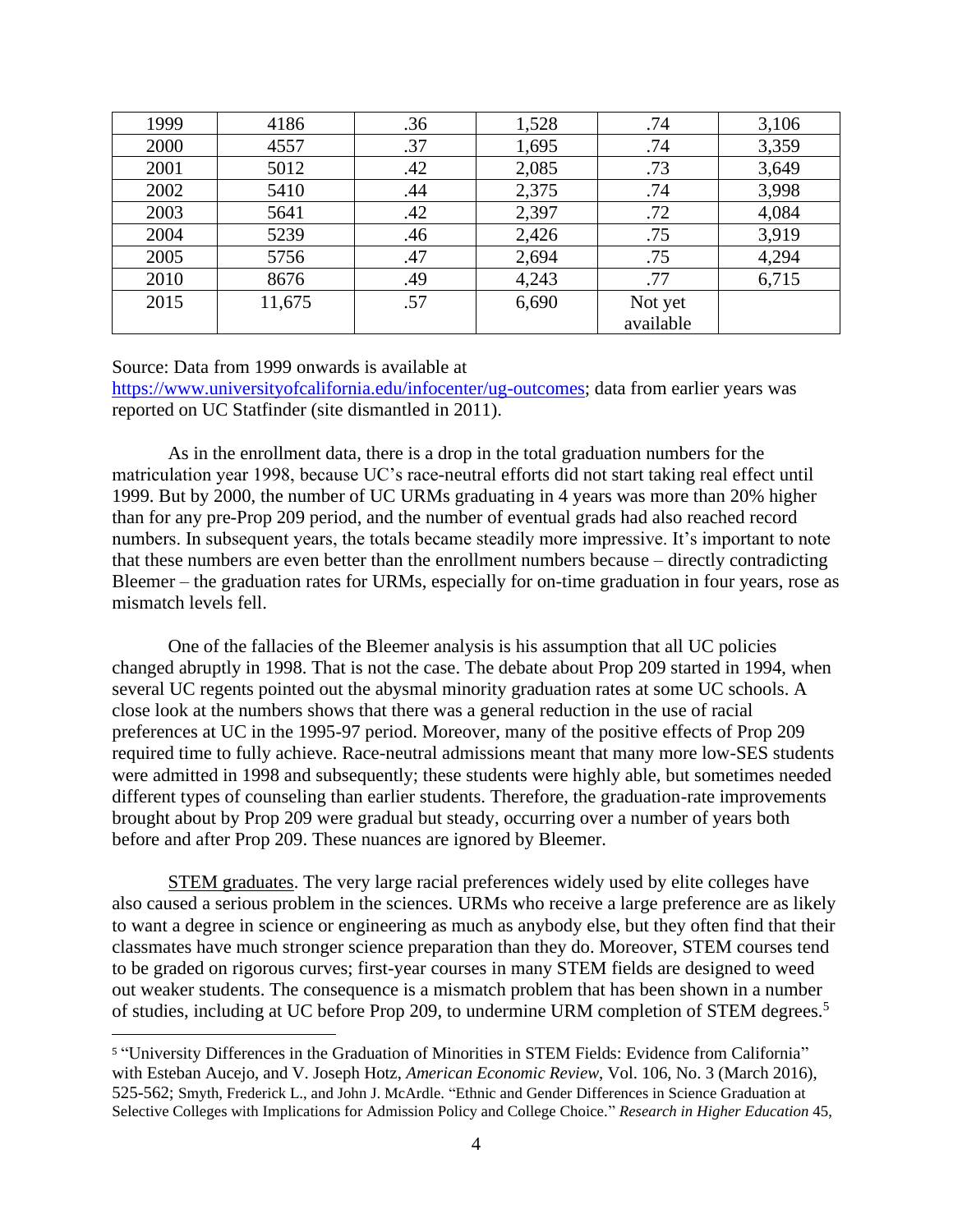UC reports the number of graduates, by race, in each year going back to 2000. Since Prop 209 went into effect in 1998, and since the median time for the completion of a bachelor's degree for URMs was five years at the time, we can fairly accurately divide the graduation numbers into pre-Prop 209 years (2002 and earlier) and post-Prop 209 years (2003 and later). Table 3 shows the pattern in STEM degrees earned by URMs from 2000 through 2014:

| Graduation | <b>Total URM</b> | <b>URM STEM</b> | % URM       |
|------------|------------------|-----------------|-------------|
| Year       | degrees          | degrees         | degrees in  |
|            |                  |                 | <b>STEM</b> |
| 2000       | 5,568            | 989             | 17.8%       |
| 2001       | 5,346            | 1,027           | 19.2%       |
| 2002       | 5,470            | 1,016           | 18.6%       |
| 2003       | 5,633            | 1,131           | 20.1%       |
| 2004       | 5,973            | 1,131           | 18.9%       |
| 2005       | 6,474            | 1,263           | 19.5%       |
| 2006       | 6,735            | 1,247           | 18.5%       |
| 2007       | 6,791            | 1,277           | 19.7%       |
| 2008       | 7,333            | 1,607           | 21.9%       |
| 2009       | 7,687            | 1,738           | 22.6%       |
| 2010       | 8,560            | 1,911           | 22.3%       |
| 2011       | 9,568            | 2,126           | 22.2%       |
| 2012       | 10,456           | 2,470           | 23.6%       |
| 2013       | 10,666           | 2,733           | 25.6%       |
| 2014       | 11,633           | 3,183           | 27.4%       |

# **Table 3. Total URM degrees and URM STEM degrees at University of California, by Graduation Year, 2000-2014.**

# Source:<https://www.universityofcalifornia.edu/infocenter/degrees-awarded-data>

As we can see, the change in the total number of URM degrees was striking: it jumped from 5,470 in 2002 to 5,633 in 2003, and never looked back, doubling over the ten years after the first post-preferences class. But the change in URM STEM graduates is even more stunning – essentially a tripling in numbers from the pre-Prop 209 classes of 2000-02 to 2014. The percentage of URM degrees at UC that were in STEM fields rose by nearly a third, at a time when the national trend in minority STEM degrees was flat. Several of the scholars cited above have shown, with publicly available data, that much of this improvement can be directly traced to declining levels of mismatch among URM students.

no. 4 (2004): 353-381; Elliott, Rogers, A. Christopher Strenta, Russell Adair, Michael Matier, and Jannah Scott. "The Role of Ethnicity in Choosing and Leaving Science in Highly Selective Institutions." *Research in Higher Education* 37, no. 6 (1996): 681-709.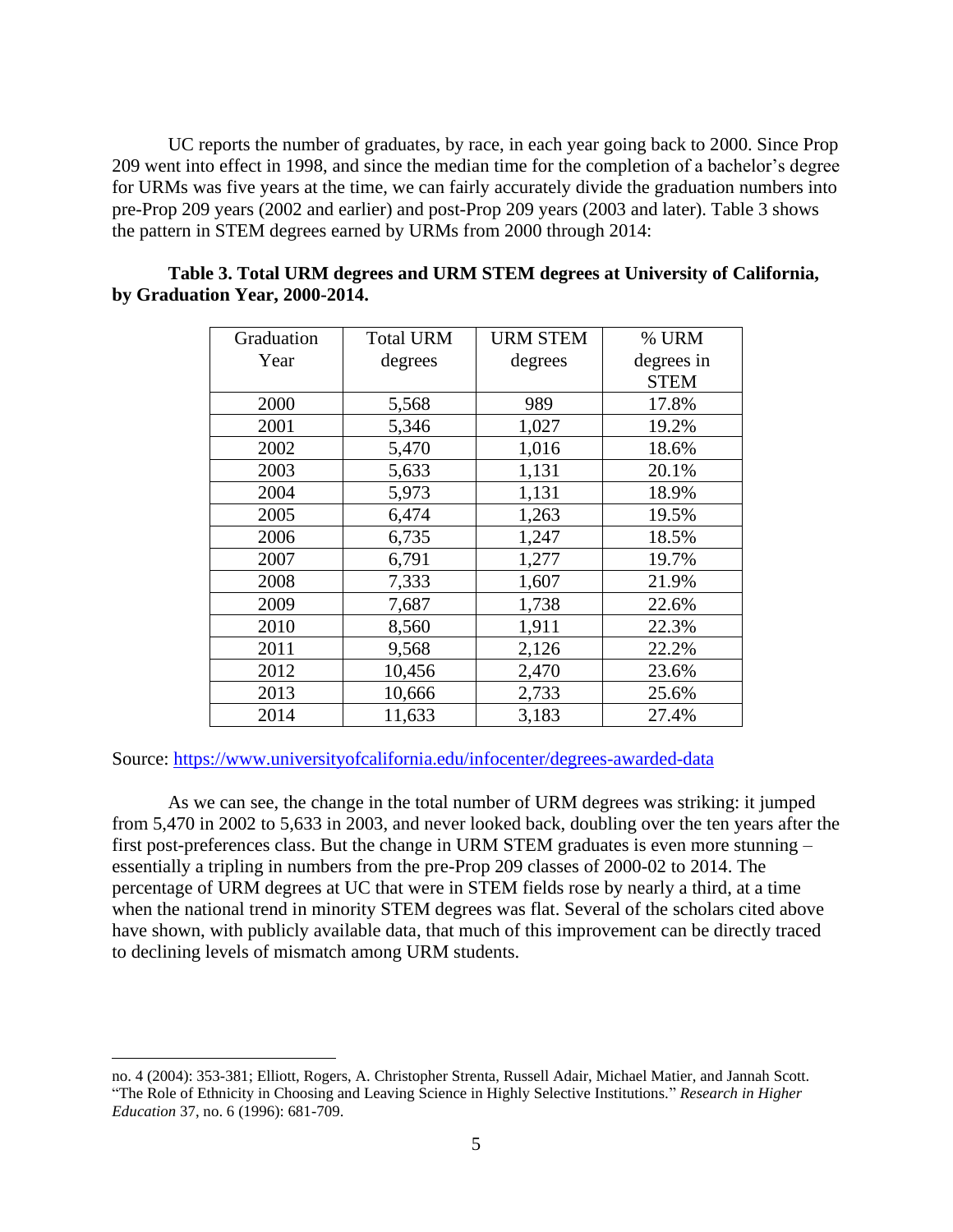Bleemer does not explain these numbers. In fact, he does not even present these numbers or acknowledge the phenomenal increases in successful URM outcomes at the university in the decade after Prop 209 went into effect.

## **Unethical on Process**

How could a paper with such basic errors be published? That's easy – Bleemer's article has not been published. It's a working paper, which means essentially that it is a draft of something that might be published in the future, if it survives peer review by experts in the field and is judged to be of sufficiently high quality to warrant publication.

The ethical norms of academia discourage professors from publicly releasing results before those results have been vetted by peer review and accepted for publication. Bleemer – who is not even a professor, but a graduate student – went beyond merely releasing his working paper to the media; he also aggressively promoted his incorrect findings on Twitter.

As we have explained, Bleemer's paper challenges both a wealth of existing scholarship and the manifest trends of URM improving numbers and outcomes after Prop 209. Good, impartial scholarship would note this earlier work and these facts, and put contrary findings into context, explaining how a negative picture could be sustained by the data. Bleemer failed to do these things. To this reader, it feels like an elaborate and deliberate set of distortions.

It is disturbing to note how quickly many reporters seized on Bleemer's results and wrote credulous articles presenting his work as authoritative. Reporters at both the *New York Times* and the *Los Angeles Times* did this, and neither reporter cited the many studies that *have* been published, and *have* been peer-reviewed, that find Prop 209 had positive effects on URMs at the University of California. They apparently did not even bother to contact the authors of these studies for comment on Bleemer's paper (I was not contacted, and I have checked with a number of these authors to confirm they were not contacted).

There is something even more troubling about the Bleemer paper and the way it came about. Bleemer is using "secret" data, which he obtained from the Office of the President at the University of California and is pledged not to share with anyone else. This means that the vast majority of Bleemer's results cannot be replicated by any other academic. This is not true of all the other papers on Prop 209 I have cited, that find beneficial effects from Prop 209; those papers are based on datasets that are freely available to anyone on request (and have been accessed by dozens of scholars). Without Bleemer's data, it is impossible to know why he comes to such different conclusions. As we have seen, the few "global" statements that Bleemer makes, such as his claim about declining URM enrollment, can be checked and are wrong. There is every reason to distrust every other claim in his paper.

A UCLA colleague of mine wrote to Bleemer last week, asking for a copy of his data and explaining the importance of replicating work that was figuring in an important public debate. My colleague heard back, not from Bleemer but from a UC Vice-President, Pamela Brown, who explained that Bleemer was an "employee" of the UC Office of the President, and that he was